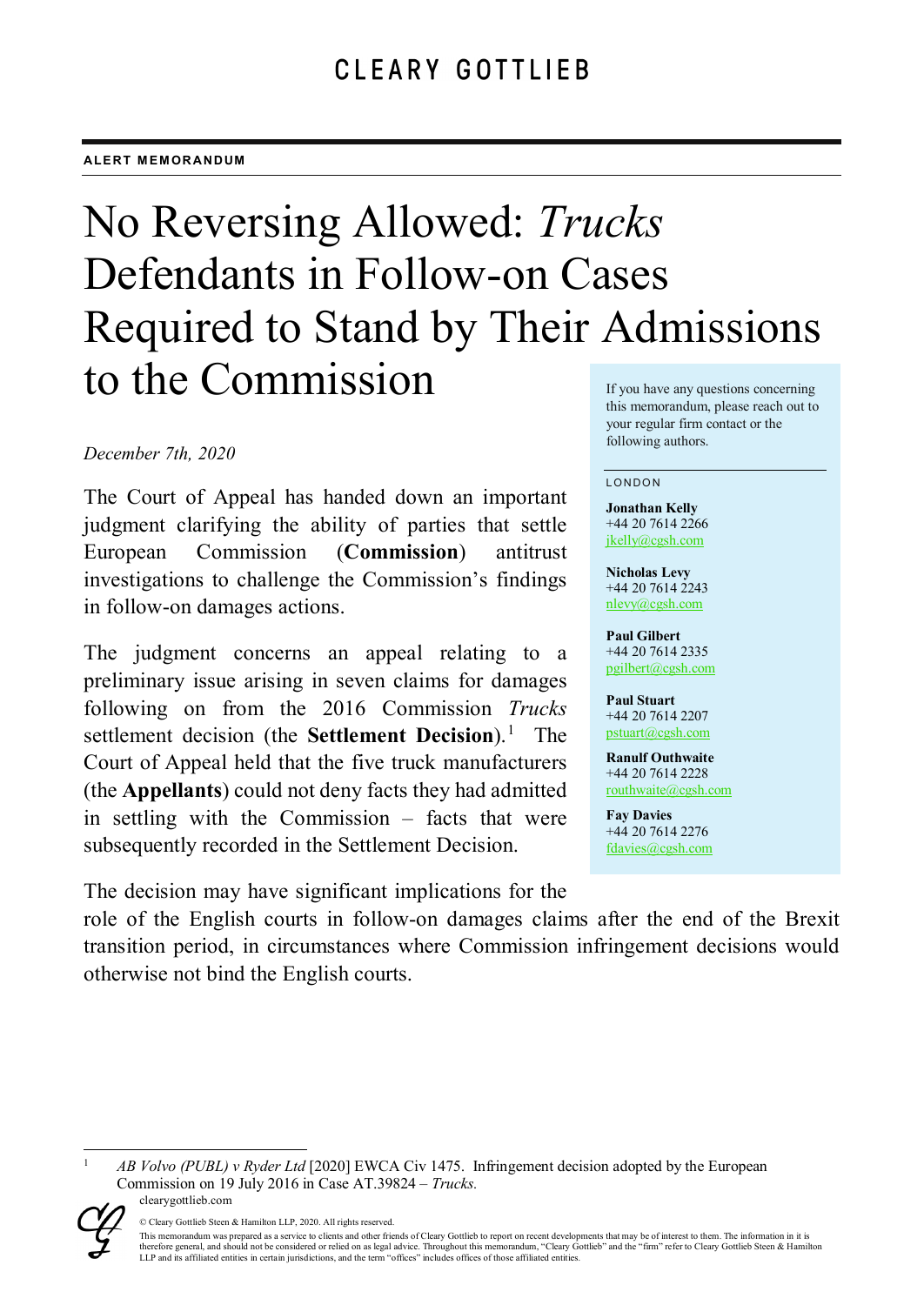# **Background to the Court of Appeal decision**

# *Trucks*

In July [2](#page-1-0)016, the Commission fined the Appellants<sup>2</sup> -- five European truck makers --  $\epsilon$ 2.93 billion for their participation in collusive arrangements on pricing and gross price increases in the EEA for medium and heavy trucks; and the timing and the passing on of costs for the introduction of emission technologies for medium and heavy trucks required by EURO 3 to 6 standards. In 2017, the Commission fined a sixth truck maker a further  $\epsilon$ 880 million.<sup>[3](#page-1-1)</sup> The Commission found that the cartel operated between 1997 and 2011.

The Commission adopted the Settlement Decision in accordance with its cartel settlement procedure.<sup>[4](#page-1-2)</sup> Under the procedure, in exchange for acknowledging their participation in the cartel and their liability for it, the parties received a 10% reduction in fines. Crucially for the purposes of the Court of Appeal judgment, the Appellants were required to acknowledge at the time of the settlement that

> *[their] liability for the infringement summarily described as regards its object, its possible implementation, the main facts, their legal qualification, including [their] role and the duration of their participation in the infringement in accordance with the results of the settlement discussions.* [5](#page-1-3)

Accordingly, certain facts in relation to the infringement admitted by the Appellants were recorded in the Settlement Decision.

Over a thousand follow-on damages claims have been brought in various EU member states in connection with the *Trucks* Settlement Decision, including a large number in the UK.<sup>[6](#page-1-1)</sup>

<span id="page-1-3"></span><span id="page-1-1"></span><sup>3</sup> Scania. This decision is still under appeal.

# **Follow-on damages proceedings in the CAT**

The CAT's judgment concerned a preliminary issue arising in seven damages claims brought by parties who purchased or leased trucks made by the Appellants during the period of the infringement. The claims are based on an allegation that the prices paid by the claimants for those trucks were artificially inflated by the Appellants' unlawful conduct.

In each claim, the Appellants (here, the **Defendants**) pleaded that they denied or did not admit some of the facts pleaded by the Respondents even though those facts were recorded in the Settlement Decision. The CAT therefore sought to decide, as a preliminary issue, to what extent the *Trucks* Settlement Decision was binding for the purposes of domestic damages claims.

The Settlement Decision comprises a short operative part that sets out what the Commission has decided, and a number of recitals explaining the background and reasoning. The parties' disputed the binding effect of Article 2 of the operative part, which sets out details of the fines imposed on the Defendants, and a number of recitals that describe the nature and scope of the infringement and the relevant legal principles for the infringement and imposition of fines. The CAT conducted an analysis of which facts could be said to be binding and which could not.

The CAT held:

- As a matter of EU law, settlement decisions contain essential facts and non-essential facts. Essential facts form the 'essential basis' of or 'necessary support' for a decision, whilst non-essential facts do not.<sup>[7](#page-1-4)</sup>
- Article 16 of Regulation 1/2003 provides that "*[w]hen national courts rule on … decisions … under Article [101] which are already the subject of a Commission decision, they cannot take decisions running*

procedures (2008) Official Journal C 167/01 (the **Settlement Notice**).

- <sup>5</sup> Settlement Notice, point (20)(a). *See also AB Volvo (PUBL) v Ryder Ltd* [2020] EWCA Civ 1475, at 10.
- <sup>6</sup> *Royal Mail Group Ltd v DAF Trucks Ltd* [2020] CAT 14, at 3.
- <sup>7</sup> *See AB Volvo (PUBL) v Ryder Ltd* [2020] EWCA Civ 1475, at 35.

<span id="page-1-0"></span><sup>&</sup>lt;sup>2</sup> Daimler, DAF, MAN, Volvo/Renault, and Iveco. MAN's fine was reduced to zero under the Commission's 2006 Leniency Notice as it revealed the existence of the cartel to the Commission.

<span id="page-1-4"></span><span id="page-1-2"></span>The settlement procedure is set out in amendments to Regulation 773/2004 (as amended), accompanied by the Commission Notice on the conduct of settlement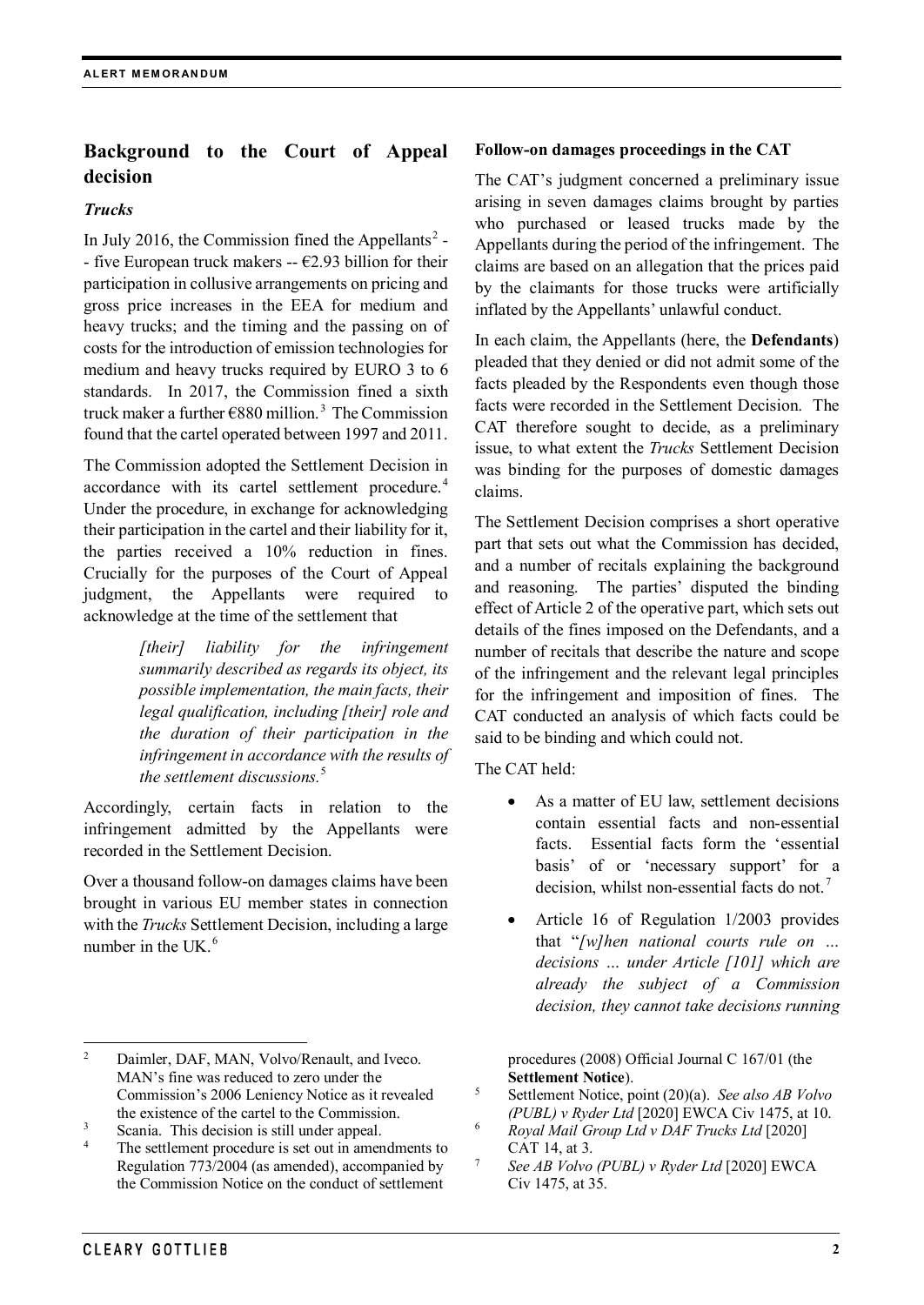*counter to [that] decision*". The CAT held that, as a matter of EU law, only the essential facts of the Settlement Decision were legally binding on the CAT, and not the non-essential facts.<sup>[8](#page-2-0)</sup>

- However, as a matter of English law, the Defendants were not able to deny the nonessential facts of the Settlement Decision, as to do so would be an abuse of process. Although the CAT provided for a limited set of circumstances in which the Defendants could challenge the facts of the Settlement Decision without it being an abuse of process, [9](#page-2-1) no such circumstances applied in this case. Accordingly, the CAT held that a finding of an abuse of process was appropriate in circumstances where:
	- o The Defendants had been aware of the potential for private damages claims following the Commission's decision; and
	- o The Defendants had benefitted from the settlement procedure, including their receipt of a 10% reduction in their fine from the Commission.<sup>[10](#page-2-2)</sup>

# **The Court of Appeal's findings**

The Appellants appealed to the Court of Appeal on four grounds.

#### **Issue 1: Whether the application of the English law doctrine of abuse of process is consistent with EU law**

The Appellants argued that the application of the abuse of process doctrine to non-essential facts contravened the supremacy of EU law for three reasons.

#### *1. Article 16, Regulation 1/2003*

The Appellants submitted that applying the abuse of process doctrine to non-essential facts failed to give

- <span id="page-2-2"></span><sup>10</sup> Id. at 128 onwards.
- <span id="page-2-3"></span><sup>11</sup> *AB Volvo (PUBL) v Ryder Ltd* [2020] EWCA Civ 1475, at 54.

full effect to (or "*clashed*" with) Article 16 of Regulation 1/2003. This was because Article 16 did not prevent defendants from challenging nonessential facts. $11$ 

The Court of Appeal rejected this argument. It first stated that Article 16 was directed at preventing the national court from arriving at a conclusion that ran counter to a Commission decision. However, there is nothing in Article 16 to direct a national court as to how it should treat non-essential facts.<sup>[12](#page-2-0)</sup>

Accordingly, a domestic rule which treats nonessential facts as true does not "*clash*" with Article 16, [13](#page-2-4) as doing so does not run-counter to the factual findings of a Commission Decision.

# *2. Articles 47 and 48 of the Charter of Fundamental Rights*

Article 47 refers to a defendant's right to an effective remedy and fair trial. Article 48 refers to a defendant's presumption of innocence and right of defence.

The Appellants argued that non-essential facts could not be appealed to the European General Court. As a result, it was submitted that it would be a breach of Article 47 and Article 48 for the UK courts to treat the non-essential facts as binding, as the Appellants benefited from a presumption of innocence.<sup>[14](#page-2-1)</sup>

The Court of Appeal rejected this argument, holding that:

- The Appellants *had* had the opportunity to challenge the non-essential findings under the Commission's settlement procedure;<sup>[15](#page-2-2)</sup>
- The Commission's procedure in any event provides a number of procedural safeguards that ensured observance of the Appellants' rights under Articles 47 and 48.[16](#page-2-3)

#### *3. Article 4(3) TEU*

The Appellants held that the CAT's decision would deter future cartelists from using the Commission's

 $12$  Id. at 55.

- $15$  Id. At 129.
- <sup>16</sup> Id. at 131.

<span id="page-2-0"></span> <sup>8</sup> *Royal Mail Group Ltd v DAF Trucks Ltd* [2020] CAT 14, at 68.

<span id="page-2-4"></span><span id="page-2-1"></span> $\frac{9}{10}$  Id. at 141.

 $\frac{13}{14}$  Ibid.

 $14$  Id. at 68.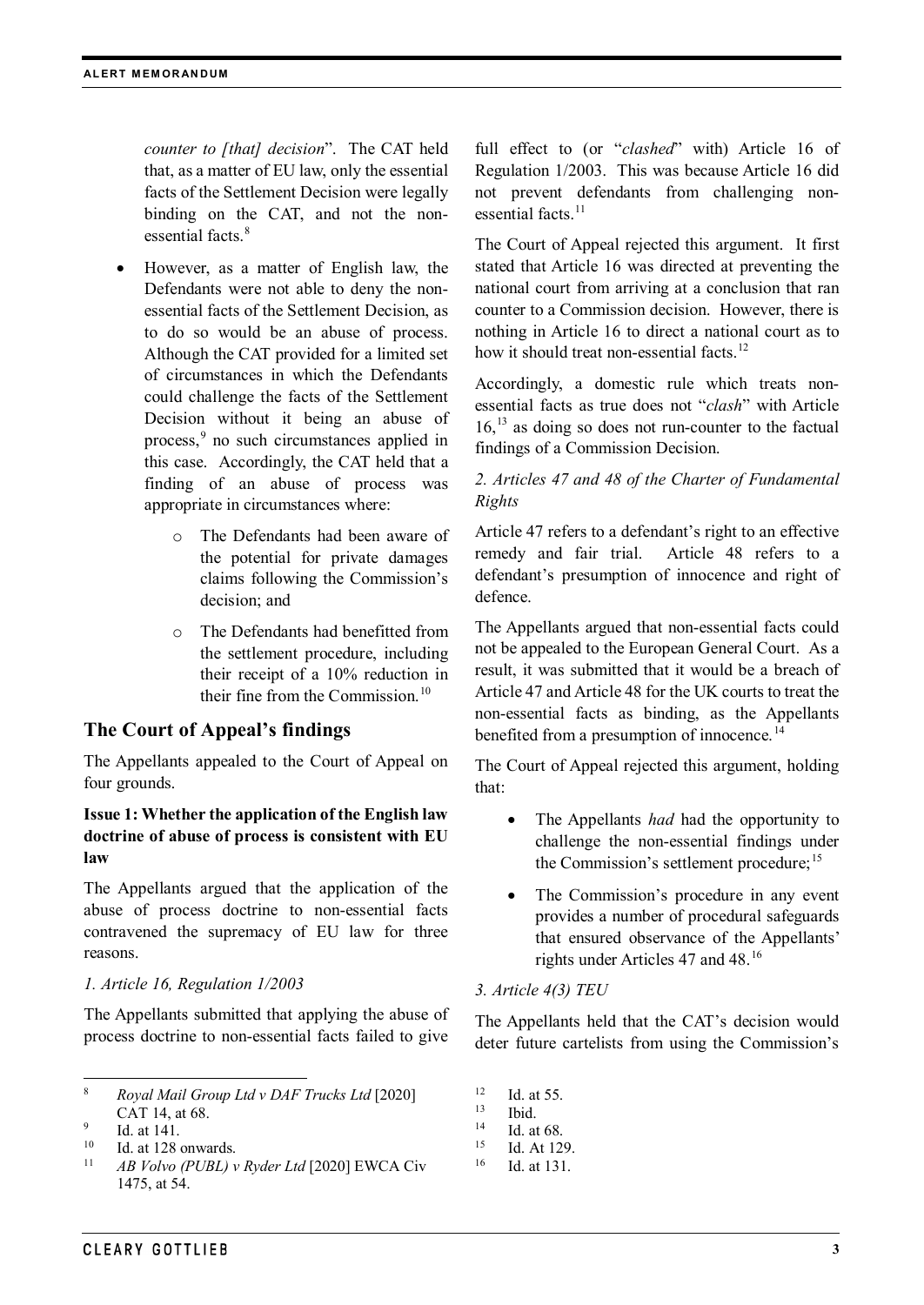settlement procedure, and that this deterrent effect amounted to a breach of the Court's duty of sincere cooperation under Article  $4(3)$  TEU.<sup>[17](#page-3-0)</sup>

The Court of Appeal rejected this, holding that:

- The settlement procedure provides a number of advantages to cartelists. Accordingly, the creation of any countervailing disadvantage under national law was not in breach of Article 4(3). In this regard the Court of Appeal noted that nothing in the Damages Directive<sup>[18](#page-3-1)</sup> stated that cartelists should be provided with additional domestic protection from that provided by the settlement procedure. [19](#page-3-2) Accordingly, the Court was entitled to treat the Appellants' freely made admissions as being true;
- In any event, as the settlement procedure provides adequate procedural safeguards to the Appellants, Article 4(3) is not engaged by a national court holding the Appellants to their freely-made admissions.<sup>[20](#page-3-3)</sup>

# **Issue 2: Whether the matter should be referred to the Court of Justice under Article 267 TFEU**

The Court of Appeal held the questions of EU law raised by Issue 1 were *acte clair*, and that accordingly no reference for a preliminary ruling to the CJEU was required.<sup>[21](#page-3-4)</sup>

#### **Issue 3: Whether the non-essential facts were final and binding on the Appellants**

As a matter of English law, the abuse of process doctrine applies only to decisions that are final and binding on the parties to which they are addressed. The Appellants submitted that the non-essential facts in the Settlement Decision were *not* final and binding, as they were incapable of being appealed. Accordingly the Appellant's submitted that the abuse of process doctrine could apply to non-essential facts.

```
19 AB Volvo (PUBL) v Ryder Ltd [2020] EWCA Civ 
1475, at 82-84.
```

```
\frac{20}{21} Id. at 131.
```
<span id="page-3-4"></span>Id. at 147.

The Court rejected this argument for three principal reasons.

*First*, there was no support in EU law for the proposition that only appealable facts are final and binding. $^{22}$ 

*Second*, the Court held that the distinction between essential and non-essential facts was irrelevant to the English law of abuse of process, which does not distinguish between the essential and non-essential parts of a decision.<sup>[23](#page-3-1)</sup> As a result, the Court refused to allow the importation of European concepts of essential and non-essential facts to influence how the English law doctrine of the abuse of process should be applied. $^{24}$  $^{24}$  $^{24}$ 

*Third*, the Appellants' submission ignored the fact that they had been afforded ample opportunity to challenge any of the non-essential facts in the Settlement Decision. Instead the Appellants voluntarily admitted to all the non-essential facts they now challenged. Against this background, Sir Geoffrey Vos LJ concluded that the inability to appeal the non-essential recitals did not prevent the nonessential facts from being final and binding as a matter of English law. [25](#page-3-5)

The Court therefore held that the abuse of process doctrine was properly engaged in respect of the entire Settlement Decision.

# **Issue 4: Whether the CAT applied a sufficiently high threshold**

The Appellants further submitted that the CAT had failed to apply the high threshold required to make a finding of an abuse of process. While the Court agreed that a high threshold was required in order to make such a finding, the Court was satisfied that the CAT had applied the necessary threshold in this case.<sup>[26](#page-3-3)</sup>

In determining this issue, both Rose and Sir Geoffrey Vos LJJ emphasised their agreement with the reasons given by the CAT. As a result, the Court held that the

 $\frac{22}{23}$  Id. at 93.

 $\frac{25}{26}$  Id. at 141.

<span id="page-3-0"></span> $17$  Id. at 80.

<span id="page-3-1"></span><sup>&</sup>lt;sup>18</sup> Directive No 2014/104/EU.<br><sup>19</sup>  $AP$  Velve (*PUPU*)  $v$  *Puder* I

 $\frac{23}{24}$  Id. at 142.

 $\frac{24}{25}$  Id. at 194

Id. at 103.